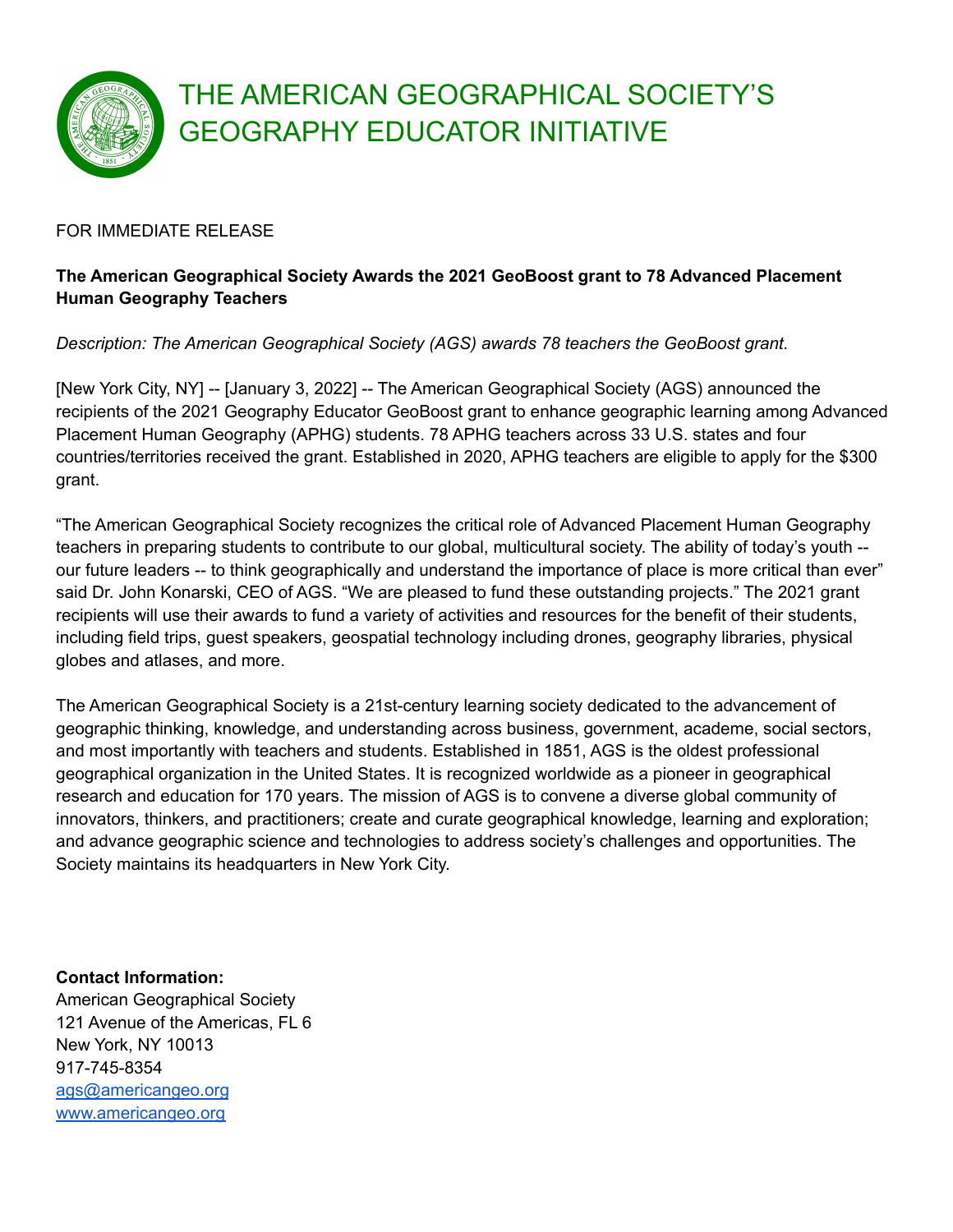

## **GeoBoost 2021 Grant Recipients**

| <b>Last Name</b> | <b>First</b><br>Name | <b>School</b>                         | <b>City</b>             | <b>State (Country, if not</b><br>U.S. |
|------------------|----------------------|---------------------------------------|-------------------------|---------------------------------------|
| Ackerman         | Amy                  | C. Milton Wright HS                   | <b>Bel Air</b>          | Maryland                              |
| Ajemian          | Jill                 | Plymouth Whitemarsh High<br>School    | <b>Plymouth Meeting</b> | Pennsylvania                          |
| Alvarez          | Jesus                | Fabens High School                    | Fabens                  | <b>Texas</b>                          |
| Aymes            | Robert               | Green Hope High School                | Cary                    | North Carolina                        |
| Barrowman        | Courtney             | Joliet West High School               | Joliet                  | Illinois                              |
| <b>Blake</b>     | Cory                 | Klein Oak High School                 | Klein                   | Texas                                 |
| <b>Breault</b>   | Benjamin             | <b>KIPP Austin Collegiate</b>         | Austin                  | <b>Texas</b>                          |
| <b>Bremer</b>    | Sarah                | <b>Bishop O'Dowd</b>                  | Oakland                 | California                            |
| <b>Buccinna</b>  | <b>Brian</b>         | Patchogue-Medford High<br>School      | Medford                 | New York                              |
| Buchanan         | Amy                  | Union Grove High School               | <b>Union Grove</b>      | Wisconsin                             |
| <b>Budz</b>      | Jillian              | <b>Bloom High School</b>              | Chicago Heights         | Illinois                              |
| <b>Burkart</b>   | Danielle             | Tabb High School                      | Yorktown                | Virginia                              |
| Camiolo          | Kristin              | Immaculata High School                | Somerville              | New Jersey                            |
| Carpenter        | Michelle             | St. Anthony Village High<br>School    | St. Anthony             | Minnesota                             |
| Cooper           | Jennifer             | <b>Colonial High School</b>           | Orlando                 | Florida                               |
| Crumrine         | Ashleigh             | <b>Berthoud High School</b>           | <b>Berthoud</b>         | Colorado                              |
| Cullen           | Cynthia              | Half Hollow Hills High School<br>East | Dix Hills               | New York                              |
| Dabney           | Susan                | Campbellsville HS                     | Campbellsville          | Kentucky                              |
| Dickson          | Marcus               | Summit Academy High School            | <b>Bluffdale</b>        | Utah                                  |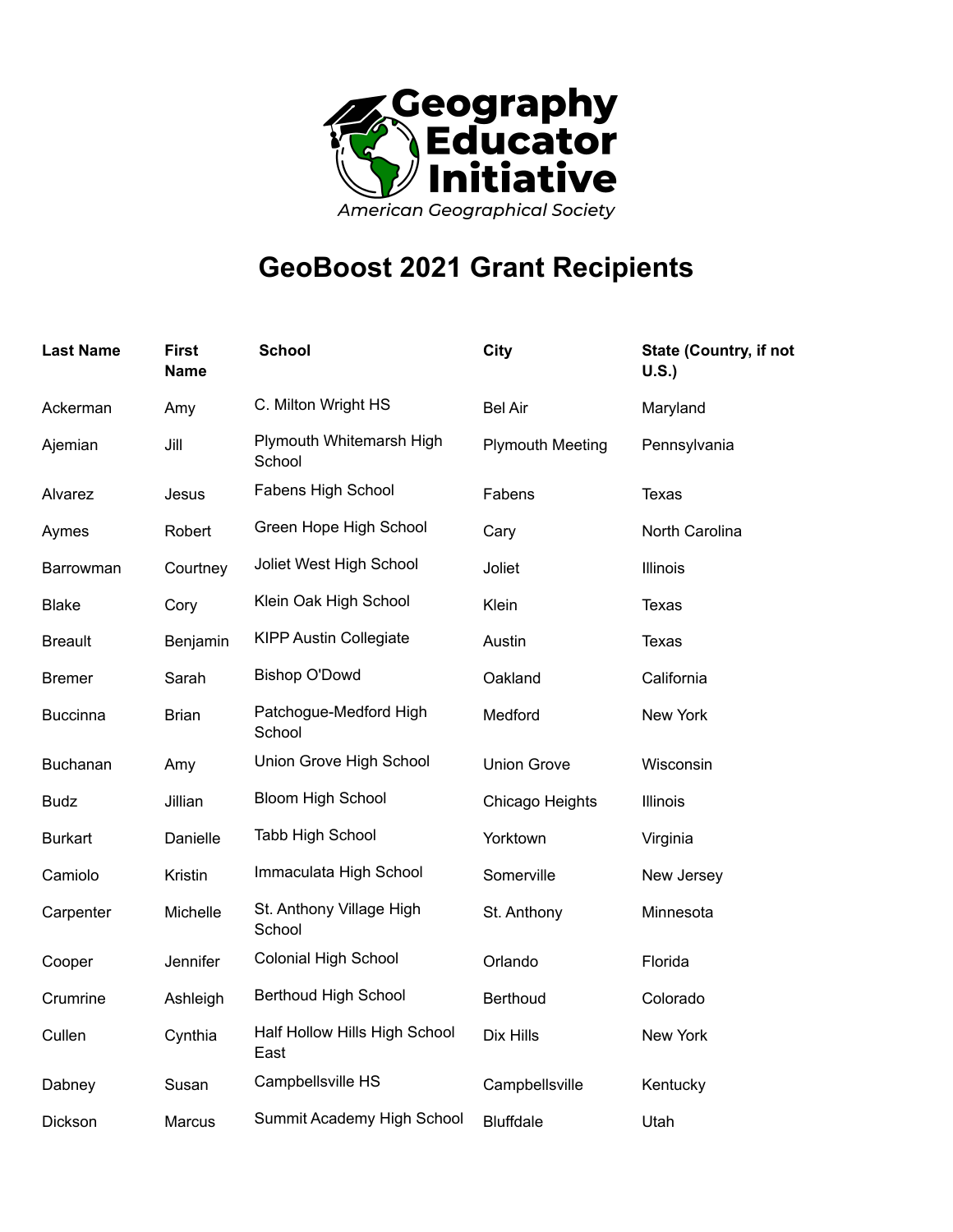| Dill        | Audrey       | Monmouth Regional High<br>School         | <b>Tinton Falls</b>     | New Jersey       |
|-------------|--------------|------------------------------------------|-------------------------|------------------|
| Drain       | Janay        | Finneytown High School                   | Cincinnati              | Ohio             |
| Dronberger  | Tammy        | <b>Broadneck High School</b>             | Annapolis               | Maryland         |
| Ferolito    | <b>Tyler</b> | Archbishop Stepinac High<br>School       | <b>White Plains</b>     | New York         |
| Foster      | Jennifer     | Modesto Christian School                 | Modesto                 | California       |
| Fuhrey      | Eliza        | Wyalusing Valley Jr/Sr High<br>School    | Wyalusing               | Pennsylvania     |
| Gaffar      | Asim         | College Preparatory School of<br>America | Lombard                 | Illinois         |
| Gallery     | English      | Chapin High School                       | Chapin                  | South Carolina   |
| Garrard     | Phillip      | Pascagoula High School                   | Pascagoula              | Mississippi      |
| Goodall     | Shana        | Orono High School                        | Orono                   | Maine            |
| Gray        | Victoria     | Torres East LA Performing Arts<br>Magnet | Los Angeles             | California       |
| Gross       | Courtney     | Waupaca High school                      | Waupaca                 | Wisconsin        |
| Grosshuesch | Emily        | West Haven High School                   | West Haven              | Connecticut      |
| Haskell     | Jennifer     | Middletown High School                   | Middletown              | Rhode Island     |
| Hengen      | Josh         | Valor College Prep                       | Nashville               | <b>Tennessee</b> |
| Herkert     | Siobhan      | Dr. Kiran C. Patel High School           | Tampa                   | Florida          |
| Jensen      | Jessica      | Farmington Junior High School            | Farmington              | Utah             |
| Johnson     | Aimee        | Columbia Adventist Academy               | <b>Battle Ground</b>    | Washington       |
| Keifer      | AJ           | Lake Braddock Secondary<br>School        | <b>Burke</b>            | Virginia         |
| Kendall     | Shari        | Lancaster Country Day School             | Lancaster               | Pennsylvania     |
| King        | Shannon      | <b>Bridge City High School</b>           | <b>Bridge City</b>      | <b>Texas</b>     |
| Klumb       | Deanna       | Wisconsin Rapids Lincoln High<br>School  | <b>Wisconsin Rapids</b> | Wisconsin        |
| Lausch      | Francesca    | Kutztown Area High School                | Kutztown                | Pennsylvania     |
| Lembo       | Nicole       | Walter Panas High School                 | <b>Cortlandt Manor</b>  | New York         |
| Lyons       | Colin        | Ramey Unit School                        | Aguadilla               | Puerto Rico      |
| Martin      | Rebekah      | <b>Linsly School</b>                     | Wheeling                | West Virginia    |
| McKernan    | Kimberly     | Oviedo High School                       | Oviedo                  | Florida          |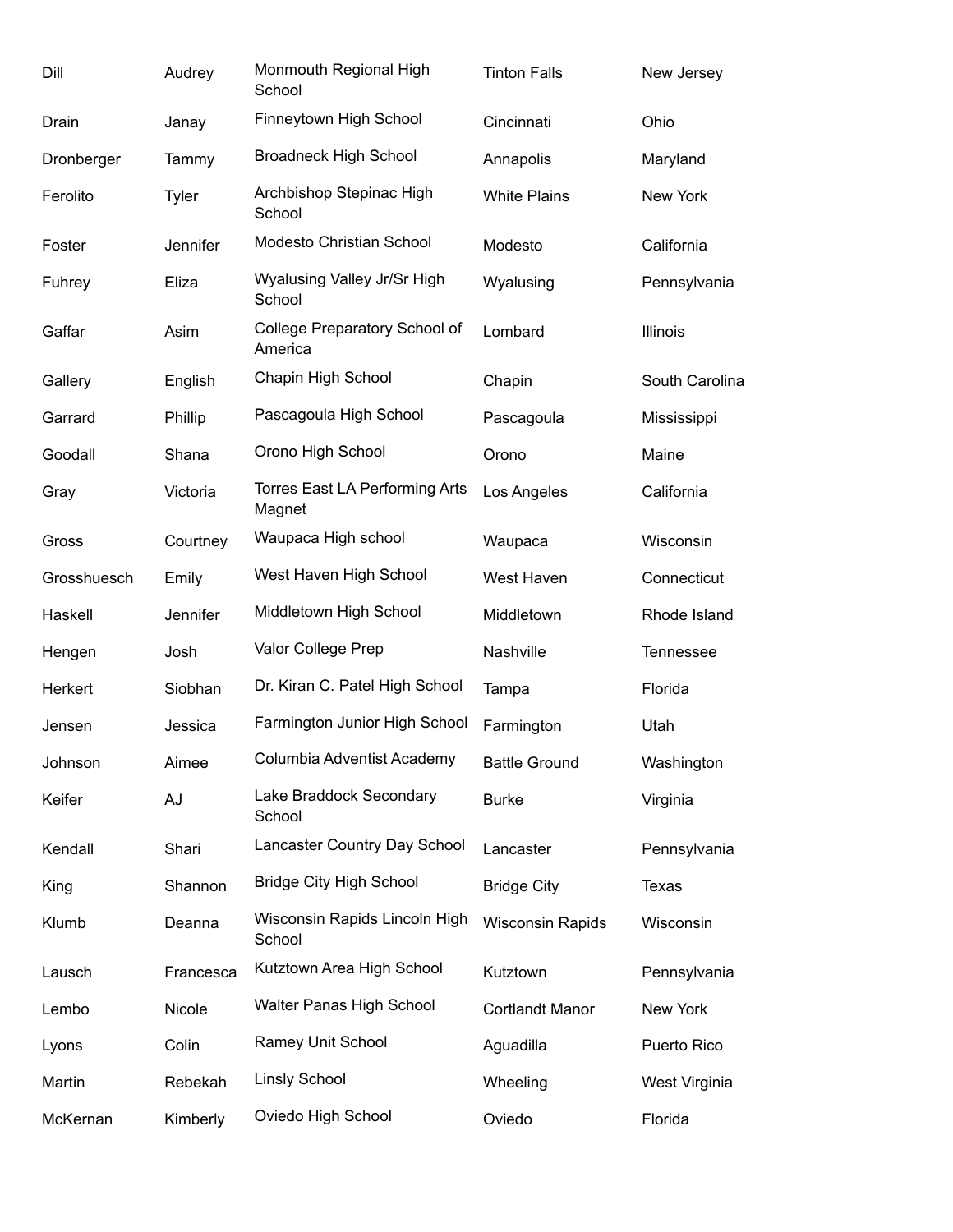| Mervine       | Valerie             | Frank W. Cox High School                           | Virginia Beach        | Virginia       |
|---------------|---------------------|----------------------------------------------------|-----------------------|----------------|
| Meyer         | Jacqueline<br>Elyse | Nacogdoches High School                            | Nacogdoches           | <b>Texas</b>   |
| Meyer         | Regan               | Lincoln High School                                | <b>Sioux Falls</b>    | South Dakota   |
| Newhouse      | David               | Thomas Jefferson High School                       | Dallas                | <b>Texas</b>   |
| Nordahl       | Melinda             | South Jordan Middle School<br>/Bingham High School | South Jordan          | Utah           |
| Okolosi       | Gerri               | West Chester Henderson High<br>School              | <b>West Chester</b>   | Pennsylvania   |
| Ortega        | Stephanie           | Bonanza High School                                | Las Vegas             | Nevada         |
| Patel         | Morgan              | Montgomery Blair HS                                | <b>Silver Spring</b>  | Maryland       |
| Patton        | Mary                | Waltham High School                                | Waltham               | Massachusetts  |
| Perry         | Michelle            | <b>Westminster Academy</b>                         | Fort Lauderdale       | Florida        |
| Phillips      | Courtney            | Freedom High School                                | Oakley                | California     |
| Plakas        | Alyssa              | Washington High School                             | Massillon             | Ohio           |
| Pratt         | <b>Brian</b>        | QSI-Skopje                                         | Skopje                | Macedonia      |
| Preston       | Shannon             | William J Brennan HS                               | San Antonio           | <b>Texas</b>   |
| Reidy         | Tim                 | Rockhurst High School                              | Kansas City           | Missouri       |
| Rivera        | Lauren              | The Villages Charter High<br>School                | The Villages          | Florida        |
| Robertson     | Tracey              | Ansbach Middle High School                         | Ansbach               | Germany        |
| Rotolo        | Karamie             | <b>Walker High School</b>                          | Walker                | Louisiana      |
| Rudnickas     | Al                  | <b>Hilton Head Christian Academy</b>               | <b>Bluffton</b>       | South Carolina |
| Schaufler     | William             | Fort Dorchester High School                        | North Charleston      | South Carolina |
| Smith         | Allison             | Karl G. Maeser Preparatory<br>Academy              | Lindon                | Utah           |
| Snyder        | Trevor              | Parsippany High School                             | Parsippany            | New Jersey     |
| Solla         | Lauri               | Parrish Community High<br>School                   | Parrish               | Florida        |
| Stay          | Rebecca             | <b>West Hills</b>                                  | West Jordan           | Utah           |
| <b>Stille</b> | Jeremy              | <b>Tallulah Falls School</b>                       | <b>Tallulah Falls</b> | Georgia        |
| Tiu           | Amy                 | Kings Park High School                             | Kings Park            | New York       |
| Tracy         | Melissa             | <b>Odyssey Charter School</b>                      | Wilmington            | Delaware       |
| Tredinnick    | Kyle                | OPS Career Academy - Zoo                           | Omaha                 | Nebraska       |